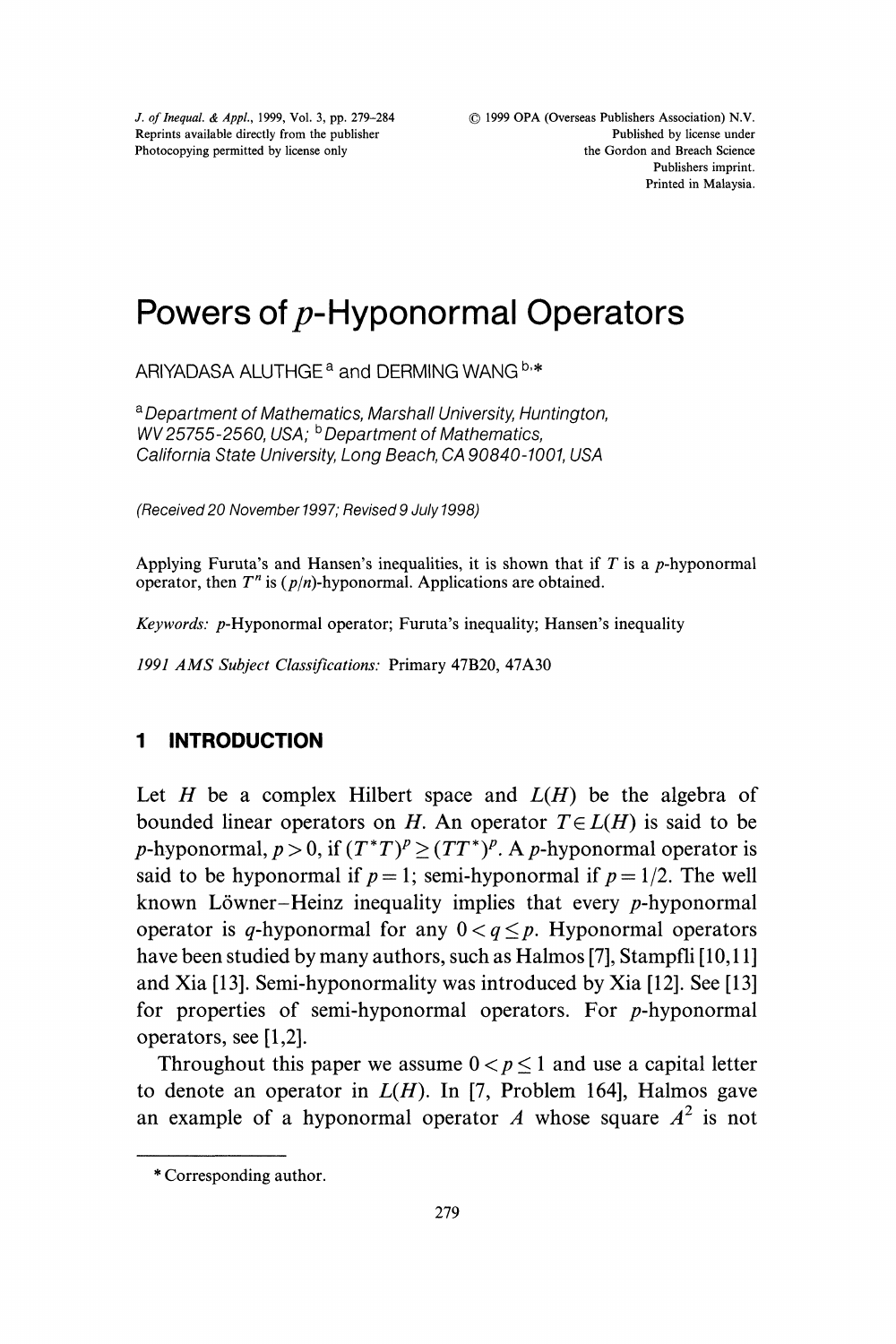hyponormal. Here we use Furuta's [5] and Hansen's [6] inequalities to show that if T is p-hyponormal, then  $T^2$  is (p/2)-hyponormal. In fact, we will show that for any positive integer *n*, the operator  $T^n$  is  $(p/n)$ hyponormal. Applications of our result are also obtained.

## 2 THE RESULT

LEMMA 1 (Furuta's inequality [5]) If  $A \geq B \geq 0$ , then the inequalities

$$
(B'A^pB^r)^{1/q}\geq B^{(p+2r)/q}
$$

and

$$
A^{(p+2r)/q} \geq (A^r B^p A^r)^{1/q}
$$

hold for p,  $r > 0$ ,  $q > 1$  with  $(1 + 2r)q > p + 2r$ .

LEMMA 2 (Hansen's inequality [6]) If  $A \ge 0$  and  $||B|| \le 1$ , then

$$
(B^*AB)^p \geq B^*A^pB
$$

for  $0 \leq p \leq 1$ .

THEOREM 1 Let T be a p-hyponormal operator. The inequalities

$$
(T^{n^*}T^n)^{p/n} \ge (T^*T)^p \ge (TT^*)^p \ge (T^nT^{n^*})^{p/n}
$$

hold for all positive integer n.

*Proof* Let  $T = U|T|$  be the polar decomposition of T. For each positive integer n, let  $A_n = (T^{n*}T^n)^{p/n}$  and  $B_n = (T^nT^{n*})^{p/n}$ . We will use induction to establish the inequalities

$$
A_n \ge A_1 \ge B_1 \ge B_n. \tag{1}
$$

The inequalities (1) clearly hold for  $n = 1$ . Assume (1) hold for  $n = k$ . The induction hypothesis and the assumption that  $T$  is  $p$ -hyponormal imply

$$
U^*A_kU\geq U^*A_1U\geq A_1.
$$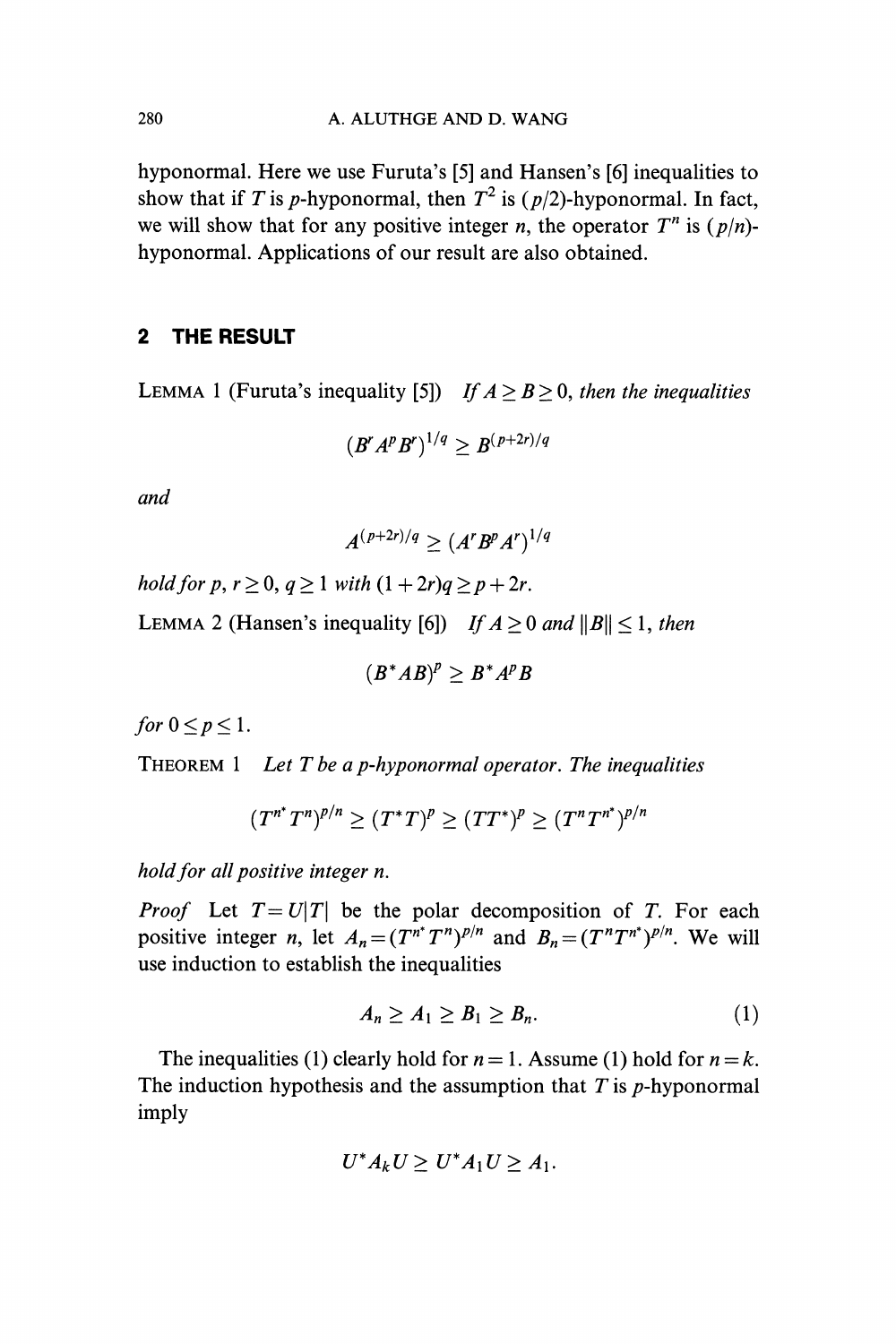Let  $C_k = (U^*A_k^{k/p}U)^{p/k}$ . Hansen's inequality implies  $C_k \ge U^*A_kU \ge$  $A_1$ . Thus

$$
A_{k+1} = (T^{*^{k+1}} T^{k+1})^{(p/k+1)}
$$
  
=  $(T^*(T^{*^k} T^k) T)^{(p/k+1)}$   
=  $(|T| U^* A_k^{k/p} U |T|)^{(p/k+1)}$   
=  $(A_1^{1/2p} C_k^{k/p} A_1^{1/2p})^{(p/k+1)}$   
 $\geq A_1$ 

by Furuta's inequality. On the other hand, the induction hypothesis implies

$$
B_k\leq B_1\leq A_1.
$$

Thus

$$
B_{k+1} = (T^{k+1}T^{*^{k+1}})^{(p/k+1)}
$$
  
\n
$$
= (T(T^{k}T^{*^{k}})T^{*})^{(p/k+1)}
$$
  
\n
$$
= (U|T|B_{k}^{k/p}|T|U^{*})^{(p/k+1)}
$$
  
\n
$$
= U(|T|B_{k}^{k/p}|T|)^{(p/k+1)}U^{*}
$$
  
\n
$$
= U(A_{1}^{1/2p}B_{k}^{k/p}A_{1}^{1/2p})^{(p/k+1)}U^{*}
$$
  
\n
$$
\leq UA_{1}U^{*}
$$
  
\n
$$
= B_{1},
$$

where the inequality follows from Furuta's inequality. Therefore, \_

$$
A_{k+1}\geq A_1\geq B_1\geq B_{k+1}
$$

and hence, by induction, inequalities (1) hold for  $n \ge 1$ . The proof is complete.

COROLLARY 1 If the operator T is p-hyponormal, then  $T^n$  is  $(p/n)$ hyponormal.

Concrete examples of non-hyponormal p-hyponormal operators are hard to come by. In [12], Xia gave an example of a singular integral operator which is semi-hyponormal but not hyponormal. Corollary allows us to give another example of a semi-hyponormal operator which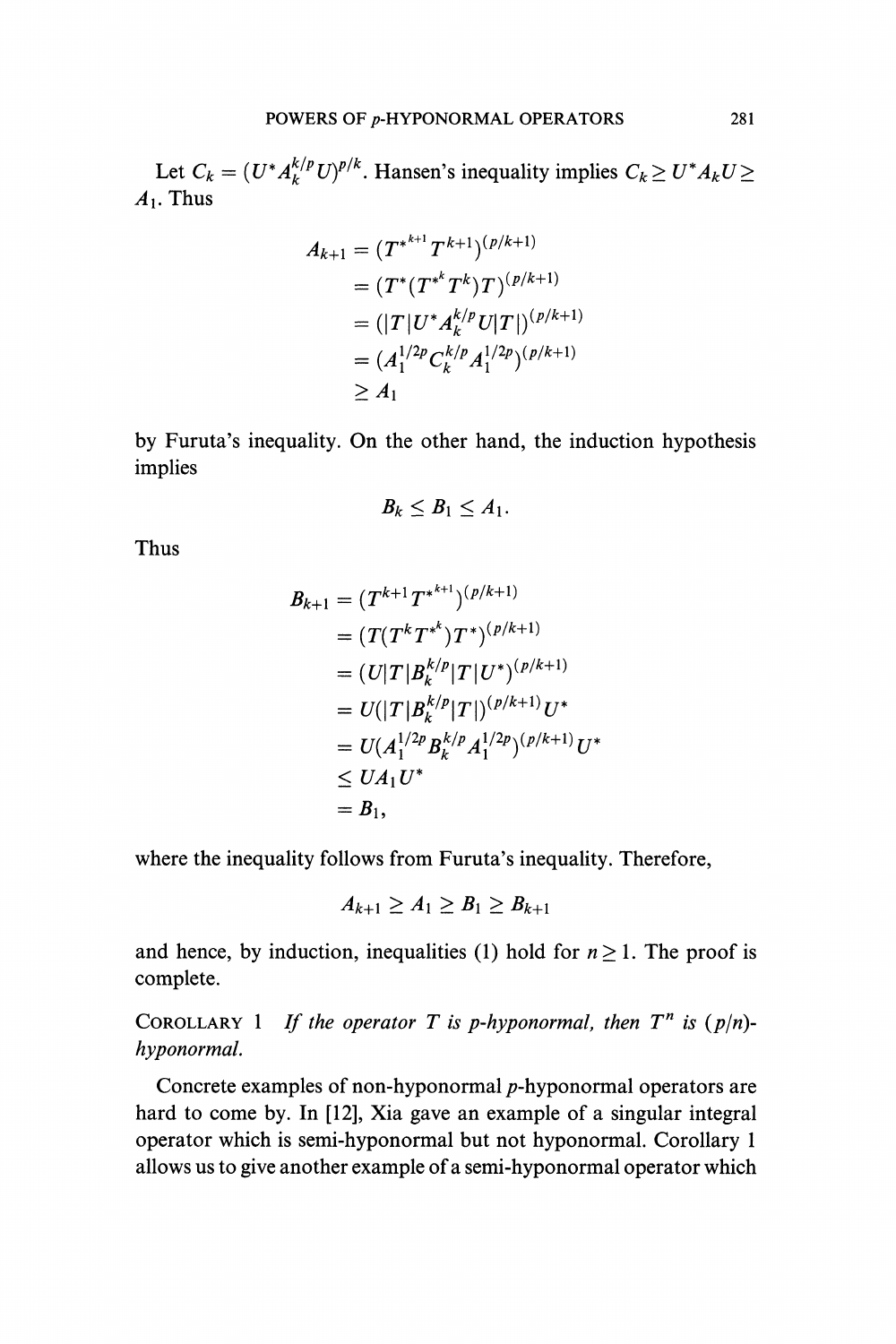is not hyponormal. Let A be the operator in Halmos' [7, Problem 164]. Thus, A is hyponormal but  $A^2$  is not hyponormal. By Corollary 1,  $A^2$  is semi-hyponormal. Moreover,  $A^{2n}$  is  $(1/2n)$ -hyponormal.

## 3 APPLICATIONS

In [10, Theorem 5], Stampfli proved that if T is hyponormal and  $T<sup>n</sup>$  is normal for some positive integer *n*, then T is normal. Stampfli's result had been extended by Ando [3] to the case where  $T$  is paranormal. Although not as broad as Ando's extension, Theorem 1 can easily be used to extend Stampfli's result to p-hyponormal operators as follows.

COROLLARY 2 Let the operator T be p-hyponormal. If  $T^n$  is normal. then T is normal.

*Proof* By Theorem 1 and the assumption that  $T^n$  is normal,

$$
(T^{n^*}T^n)^{p/n} = (T^*T)^p = (TT^*)^p = (T^nT^{n^*})^{p/n}.
$$

Whence  $T^*T = TT^*$ . The proof is complete.

In [9, Theorem 7], Putnam proved that if T is hyponormal, and  $r > 0$ is such that  $r^2 \in \sigma(T^*T)$ , then there is a  $z \in \sigma(T)$  such that  $|z| = r$ . Recently, Chō and Itoh [4, Theorem 4] generalized Putnam's result to the case where the operator T is p-hyponormal. Theorem 1 can be utilized to give a generalization of the result of  $Ch\bar{o}$  and Itoh as follows.

THEOREM 2. Let  $T$  be a p-hyponormal operator and  $n$  be a positive integer. If  $r \ge 0$  is such that  $r^2 \in \sigma(T^{n^*}T^n)$ , then there is a  $z \in \sigma(T)$ such that  $|z|^n = r$ .

*Proof* Theorem 1 implies  $T^n$  is  $(p/n)$ -hyponormal. Therefore, by [4, Theorem 4], there is a  $w \in \sigma(T^n)$  such that  $|w| = r$ . Since  $\sigma(T^n) =$  $\{z^n : z \in \sigma(T)\}\$ , there is a  $z \in \sigma(T)$  such that  $z^n = w$ . Clearly  $|z|^n = r$  and the proof is complete.

As an extension of the well-known Putnam's area inequality for hyponormal operators [8], Xia [13, Theorem XI.5.1] proved the following Theorem 3 for the case in which  $T$  is  $p$ -hyponormal with  $p \ge 1/2$  and  $n = 1$ . In [4, Theorem 5], Cho and Itoh extended Xia's result to p-hyponormal operators with  $0 < p < 1/2$ .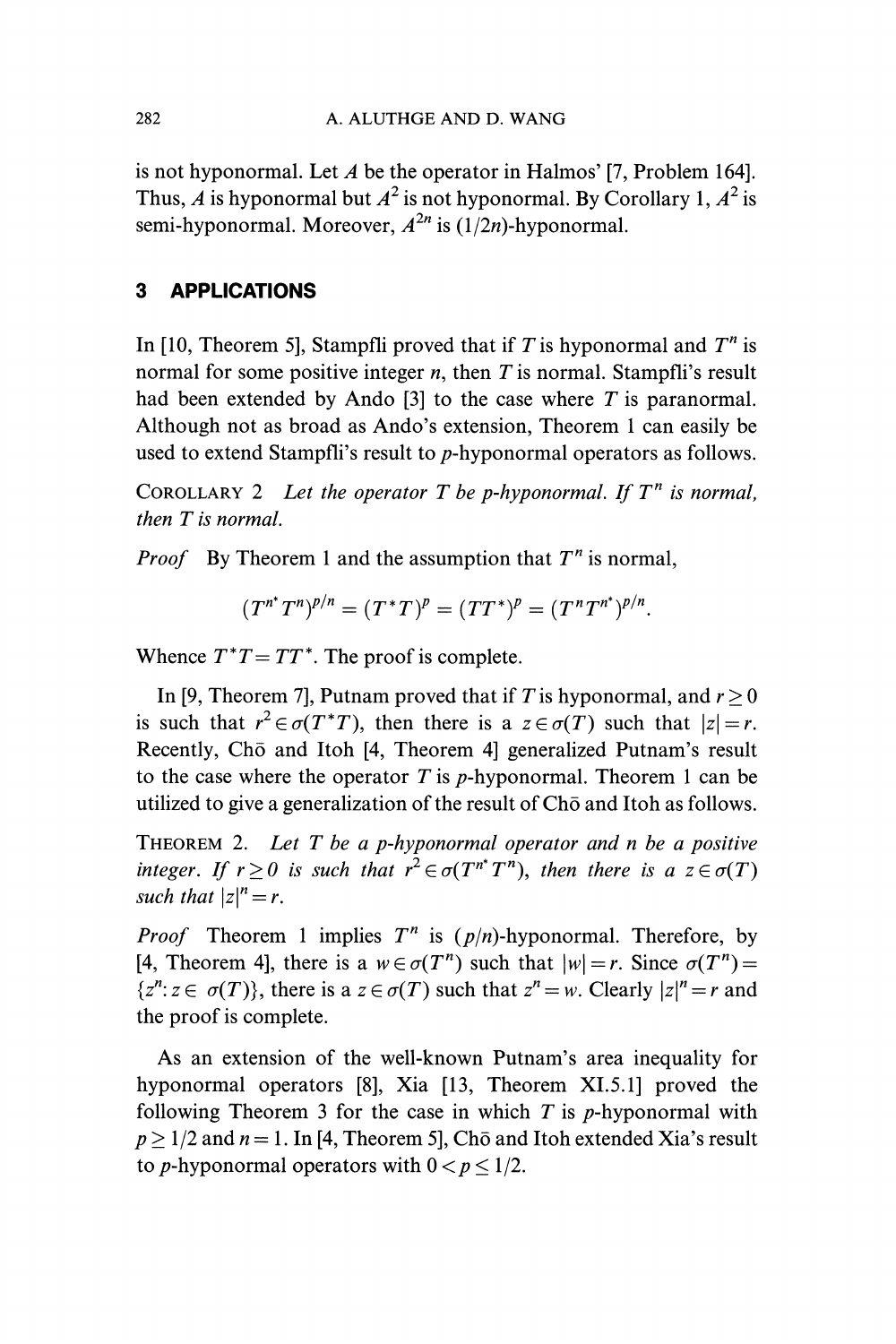THEOREM 3 Let T be p-hyponormal. If  $\sigma(T) \subset {re^{i\theta}: 0 \lt \theta \lt 2\pi/m}$ for some positive integer m, then

$$
||(T^{n^*}T^n)^{p/n} - (T^nT^{n^*})^{p/n}|| \leq \frac{np}{\pi} \iint\limits_{\sigma(T)} \rho^{2p-1} d\rho d\theta
$$

for positive integers  $n \le m$ .

*Proof* By Theorem 1,  $T^n$  is  $(p/n)$ -hyponormal. It follows from [4, Theorem 5] that

$$
||(T^{n^*}T^n)^{p/n}-(T^nT^{n^*})^{p/n}||\leq \frac{p}{n\pi}\int\limits_{\sigma(T^n)}\int\limits_{r^{2(p/n)-1}}r^{2(p/n)-1}\,drd\phi.
$$

Since  $\sigma(T^n) = \{ \rho^n e^{in\theta} : \rho e^{i\theta} \in \sigma(T) \}$ , the result follows by the substitutions  $r = \rho^n$  and  $\phi = n\theta$ .

### Acknowledgment

This paper was written while the first author, on sabbatical leave from Marshall University, was a visiting adjunct professor at the Department of Mathematics, California State University, Long Beach, Fall, 1997. He wishes to express his deep gratitude to his host for warm hospitality and support.

#### References

- [1] A. Aluthge, On p-hyponormal operators for  $0 < p < 1$ , Integr. Equat. Oper. Th., 13 (1990), 307-315.
- [2] A. Aluthge, Some generalized theorems on p-hyponormal operators, Integr. Equat. Oper. Th., 24 (1996), 497-501.
- [3] T. Ando, Operators with a norm condition, Acta Sci. Math.; 33 (1972), 169-178.
- [4] M. Chō and M. Itoh, Putnam's inequality for p-hyponormal operators, Proc. Amer. Math. Soc., 123 (1995), 2435-2440.
- [5] T. Furuta,  $A \geq B \geq 0$  assures  $(B^r A^p B^r)^{1/q} \geq B^{(p+2r)/q}$  for  $r \geq 0$ ,  $p \geq 0$ ,  $q \geq 1$  with  $(1+2r)q \ge p+2r$ , Proc. Amer. Math. Soc., 101 (1987), 85-88.
- [6] F. Hansen, An operator inequality, *Math. Ann.*, **246** (1980), 249–250.
- [7] P.R. Halmos, A Hilbert Space Problem Book, Van Nostrand, Princeton, New Jersey, 1967.
- [8] C.R. Putnam, An inequality for the area of hyponormal spectra, *Math. Z.*, 116 (1970), 323-330.
- [9] C.R. Putnam, Spectra of polar factors of hyponormal operators, Trans. Amer. Math. Soc., **188** (1974), 419–428.